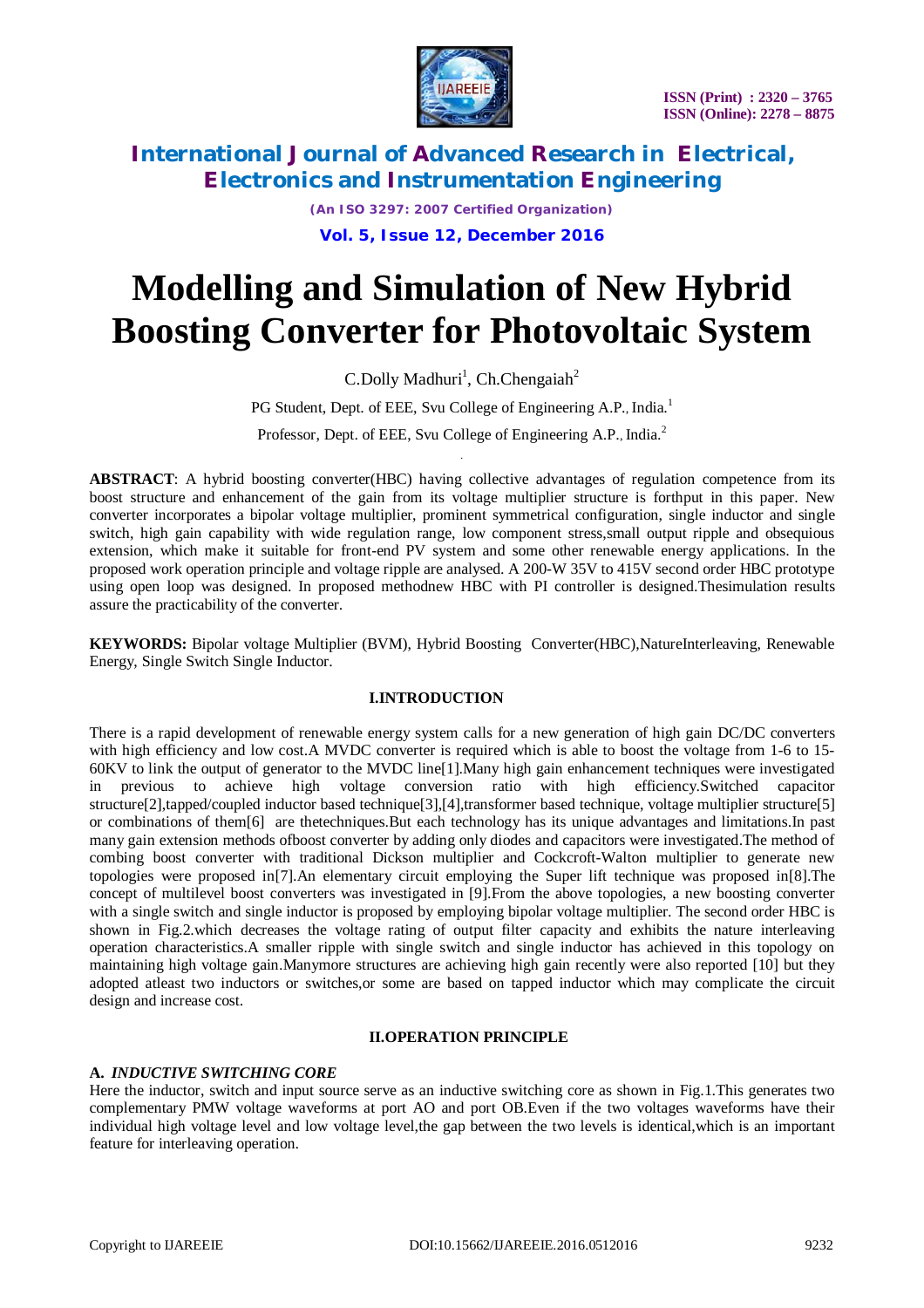

*(An ISO 3297: 2007 Certified Organization)*

**Vol. 5, Issue 12, December 2016**



Fig.1.Inductive three-terminal switching core Fig.2. Even order HBC

#### **B.** *BIPOLAR VOLTAGE MULTIPLIER(BVM)*

A BVM comprises of a positive multiplier branch and a negative multiplier branch.Positive multiplier is the same as the traditional voltage multiplier while the negative multiplier has the input at the cathode terminal of cascaded diodes,which can generate negative voltage at anode terminal.



#### **C.** *OPERATION PRINCIPLE OF HBC*

The general even-order HBC in Fig.2.simplied to an equivalent HBC circuit as shown in Fig.3. Careful examination indicates that two "boost" like sub circuits are intertwined through operating active switch S.The total output voltage of HBC is the sum of the output voltage of two boost sub circuits and the input voltage.Three operation modes are described as shown in Fig.4.

1) Mode 1[0,DTs]: InFig.4a, switch S is turned ON and diodes D1a(eq),D2b(eq) conduct while diodes D2a(eq) and D1b(eq) are reversely biased.The inductor L is charged by the input source. Meanwhile, capacitorC1a(eq).At this interval, following equations can be derived based on the inductive switching core analysis:

$$
V_{AO+} = V_{in}V_{OB-} \tag{1}
$$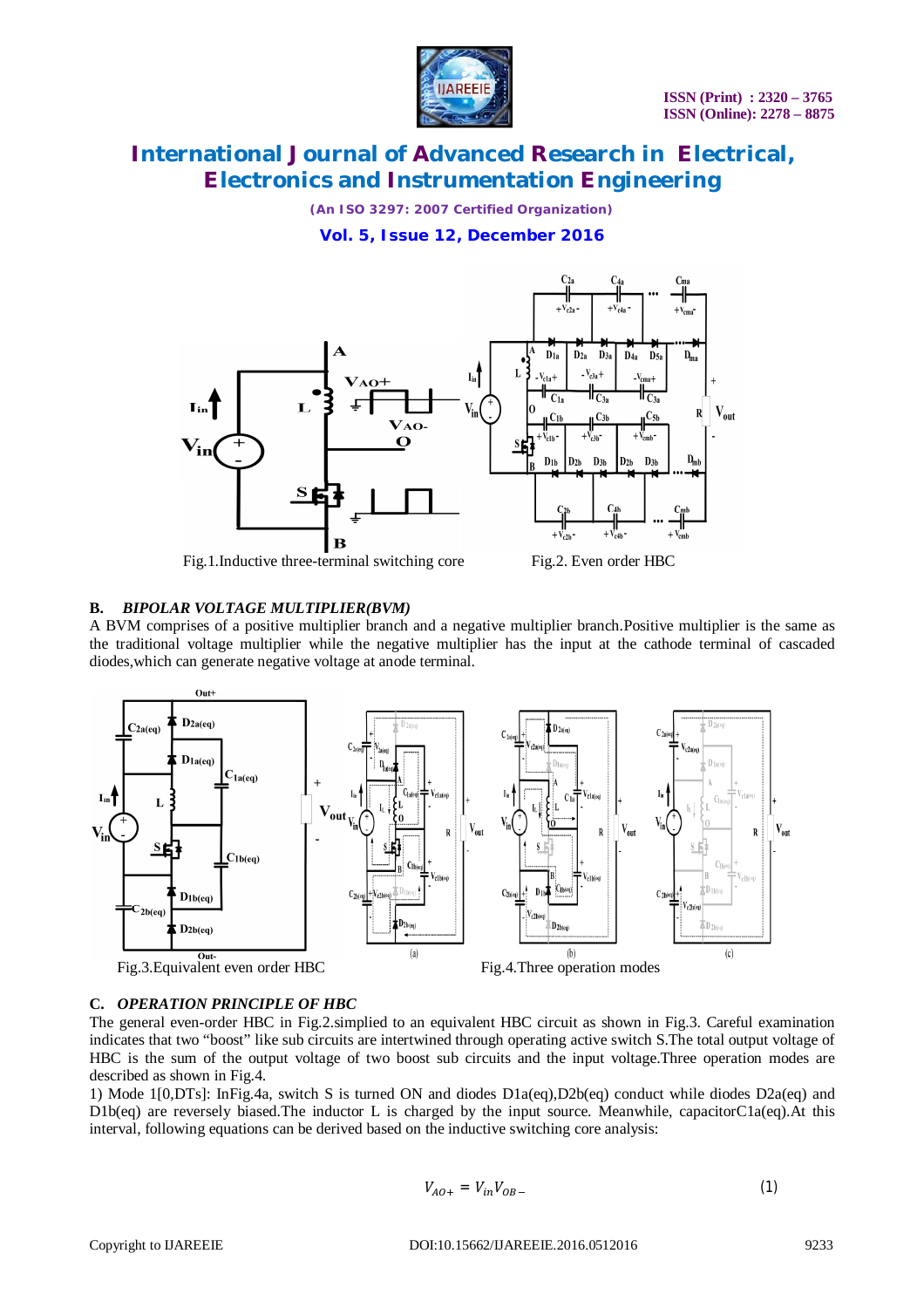

*(An ISO 3297: 2007 Certified Organization)*

#### **Vol. 5, Issue 12, December 2016**

2)Mode 2[DTs,(D+D1)Ts]:As picturized in Fig.4b,when S is turned OFF,the inductor current will free wheel through diodesD2a(eq) and D1b(eq). The inductor is shared by two charging boost loops. In the top loop, capacitor C1a(eq) is releasing energy to capacitor C2a(eq) and load at the same time.In the bottom loop,input source charges capacitor C1b(eq) the inductor L. During this time interval voltage, generated at AO and OB is expressed as follows based on the inductor balance principle:

$$
V_{AO+} = -V_{in} \frac{D}{D_1}
$$
 (2)

3)Mode 3[(D+D1)Ts,Ts]:At this condition, the circuit will work under DCM operationmode,thus the third state in Fig.4c.appear.At this state,the switch S is kept OFF.The inductor current has dropped to zero and all the diodes are blocked.TheC2a(eq) and C1a(eq) are in series with input source to power the load.During this time interval,voltage generated at port AO is zero while at OB is  $V_{in}$ .

| TABLE 1: PARAMETERSELECTED FOR MODELING |              |                                                                     |  |  |  |  |
|-----------------------------------------|--------------|---------------------------------------------------------------------|--|--|--|--|
| Name                                    | Denomination | Value                                                               |  |  |  |  |
| <b>MOSEFT</b>                           | S            | 250 V/40 A, 29 m $\Omega$ (IRFP4330)                                |  |  |  |  |
| Inductor                                | L            | 500 $\mu$ H                                                         |  |  |  |  |
| Diode                                   | D1a          | $200 \text{ V}/20 \text{ A,VF} = 0.78 \text{ V(STH}2002 \text{ C})$ |  |  |  |  |
|                                         | D2a          |                                                                     |  |  |  |  |
|                                         | D1 b         |                                                                     |  |  |  |  |
|                                         | D2 b         |                                                                     |  |  |  |  |
| Capacitor                               | C1a          | 250 V/100 $\mu$ F, electrolytic capacitor                           |  |  |  |  |
|                                         | C2a          |                                                                     |  |  |  |  |
|                                         | C1 b         |                                                                     |  |  |  |  |
|                                         | C2 b         |                                                                     |  |  |  |  |
| Switching frequency                     | $f$ S40 KHZ  |                                                                     |  |  |  |  |
| Load                                    | R            | 722 Q                                                               |  |  |  |  |

TABLE 2: COMPARISION OF VOLTAGE GAIN

| S.NO | Converters                               | Voltage gain | diodes | capacitors |  |  |  |
|------|------------------------------------------|--------------|--------|------------|--|--|--|
|      | $Boost + Dickson$ multiplier [7]         | .98          |        |            |  |  |  |
|      | $Boost + Cokeroft$ Walton multiplier [7] |              |        |            |  |  |  |
|      | Multilevel Boost Converter [9]           | <u>، ، ا</u> |        |            |  |  |  |
|      | Proposed New HBC                         |              |        |            |  |  |  |
|      |                                          |              |        |            |  |  |  |

#### **III.SIMULATION RESULTS**

In order to verify the feasibility of proposing converter and its performance, simulationresults of a new HBC are provided. A 200W 35 to 415V second order HBC was designed and its specifications are listed in Table 1.

The input current is pulsating without terminating to zero and no rush current is observed due to the operation frequency is chosen properly.Theoutput voltage is boosted to 415V and kept stable without high voltage rating filter capacitor.

Fig.5. shows Simulink model of .Fig.3.where feedback method is used, output voltage is compared with that of reference voltage and sends to PI controller and tuned the error and produces pulses for switch, used in HBC.These pulses for switch used in the converter changes according to what amount of output voltage required.

Four diode voltage waveforms  $V_{d2a}$ ,  $V_{d1a}V_{d1b}$ ,  $V_{d2b}$ are shown in Fig.6. Moreover the voltage stress of four diodes is presented, which is relatively low and novoltage overshoot is observed. In Fig.7.drain source voltage and current are presented.

New HBC may enter DCM mode under light load conditions, unnoticeably overshoot at voltage  $V_{ds}$  is occurred due to the capacitors buffering function. Moreover PI controller provides zero steady state error and increase the output signal by the integral term. The output voltage is boosted to 415V,shown in Fig.10.,without any high voltage rating filter capacitor.Worthwhile, a comparison on voltage gain is carried out between proposed new HBC converter and other converters listed in Table 2.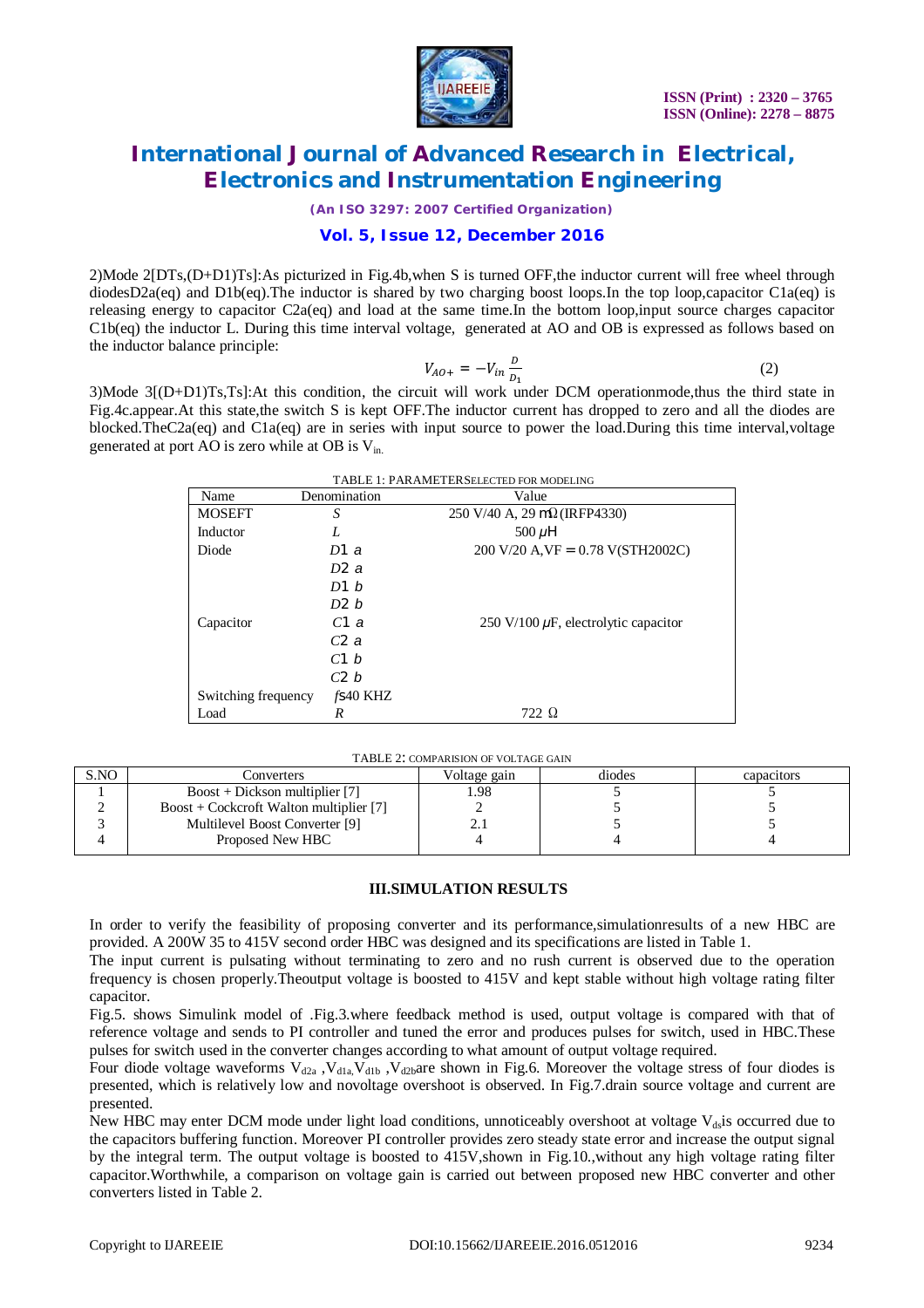

*(An ISO 3297: 2007 Certified Organization)*

**Vol. 5, Issue 12, December 2016**



Fig.5. Simulink Model of Proposed Method



Fig.6. Simulink waveform of diode voltages in Proposed Method:  $V_{d2a}$ ,  $V_{d1a}$ ,  $V_{d1b}$ ,  $V_{d2b}$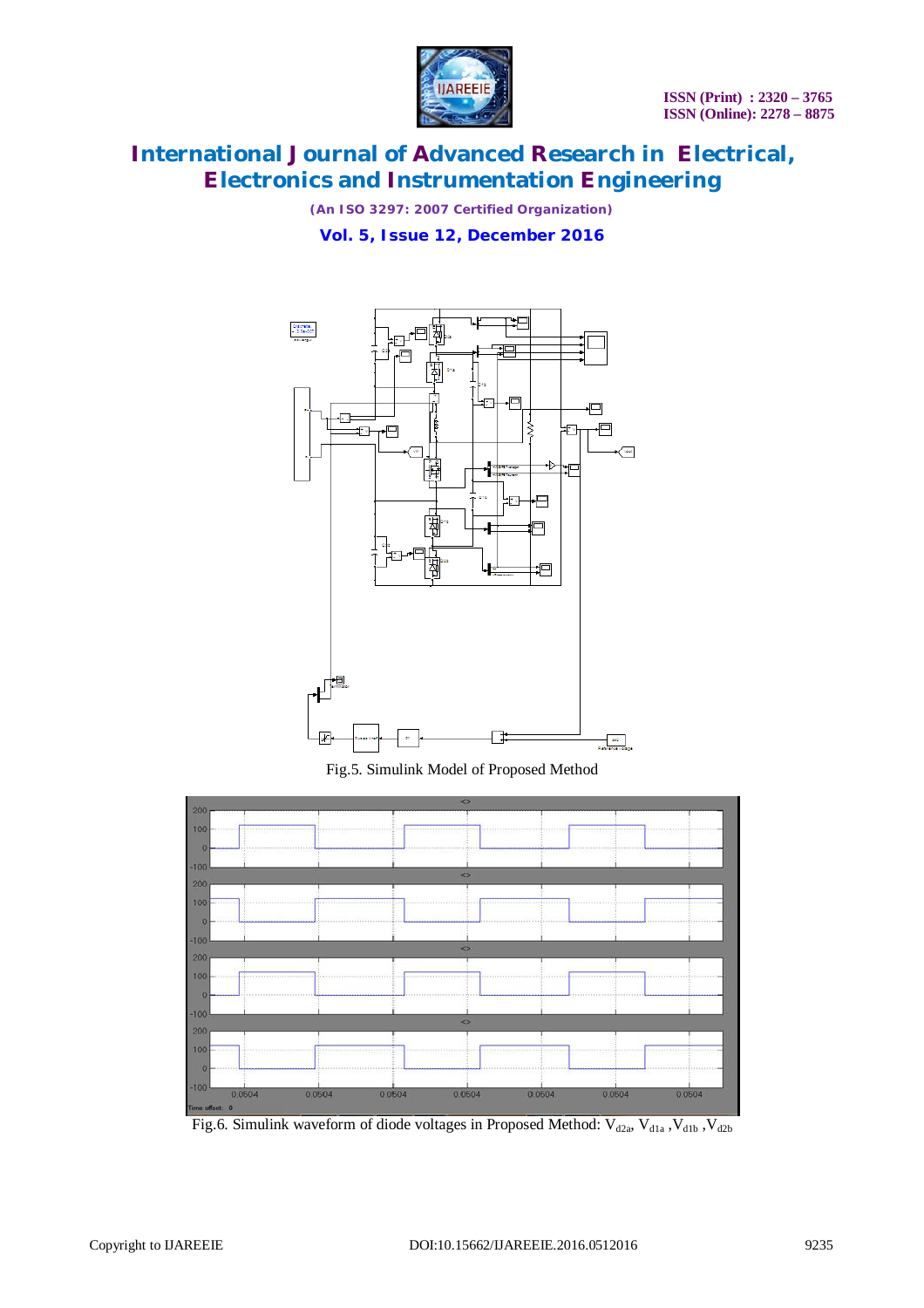

*(An ISO 3297: 2007 Certified Organization)*

**Vol. 5, Issue 12, December 2016**



Fig.7. Simulink waveform of  $V_{ds}$  and  $I_{ds}$ 



Fig.8. Simulink waveform ofI<sup>L</sup>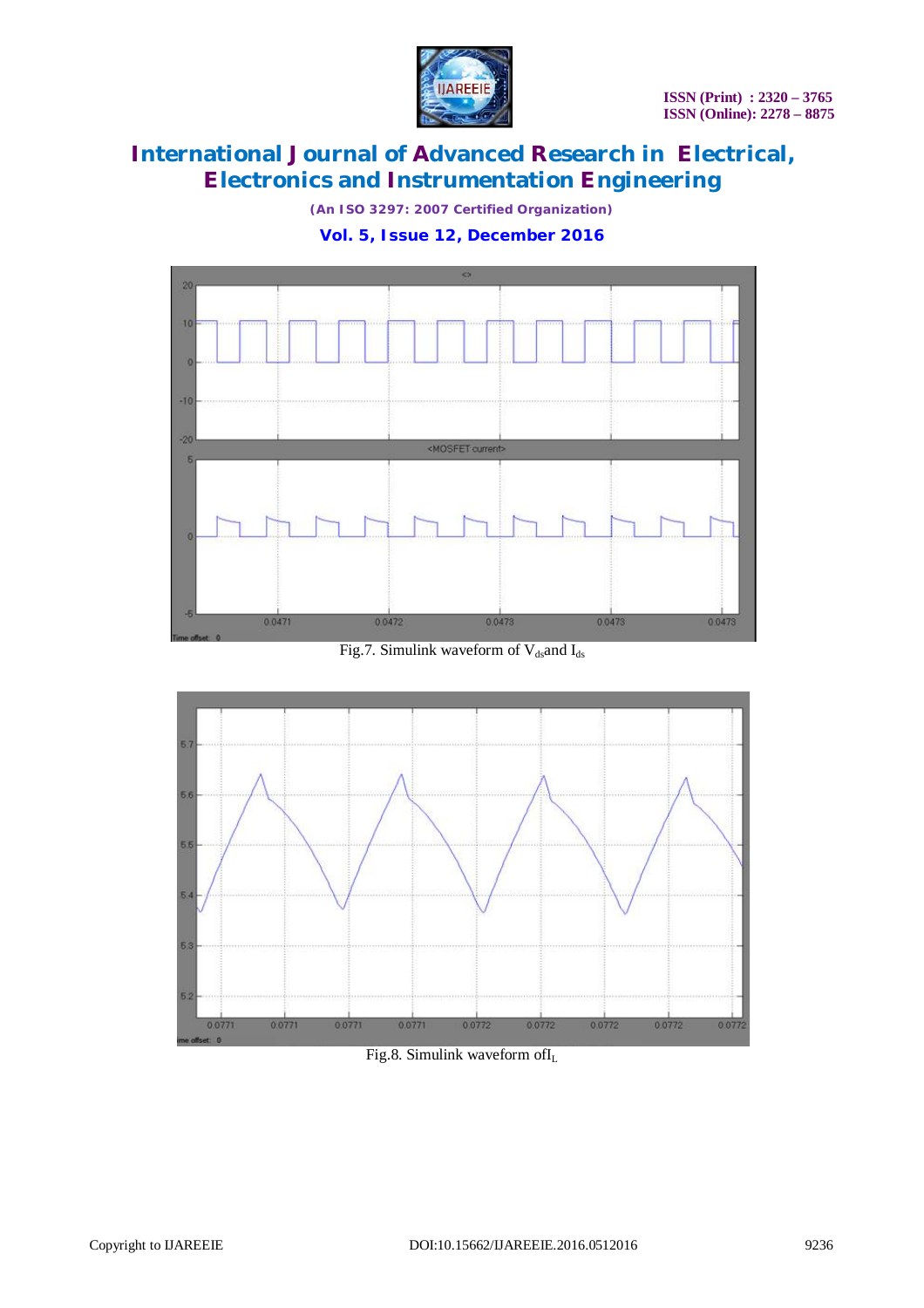

*(An ISO 3297: 2007 Certified Organization)*

#### **Vol. 5, Issue 12, December 2016**



Fig.9. Simulink waveforms in DCMof $V_{ds}$ and I<sub>ds</sub>



Fig.10.Simulation results of proposed method:Vout